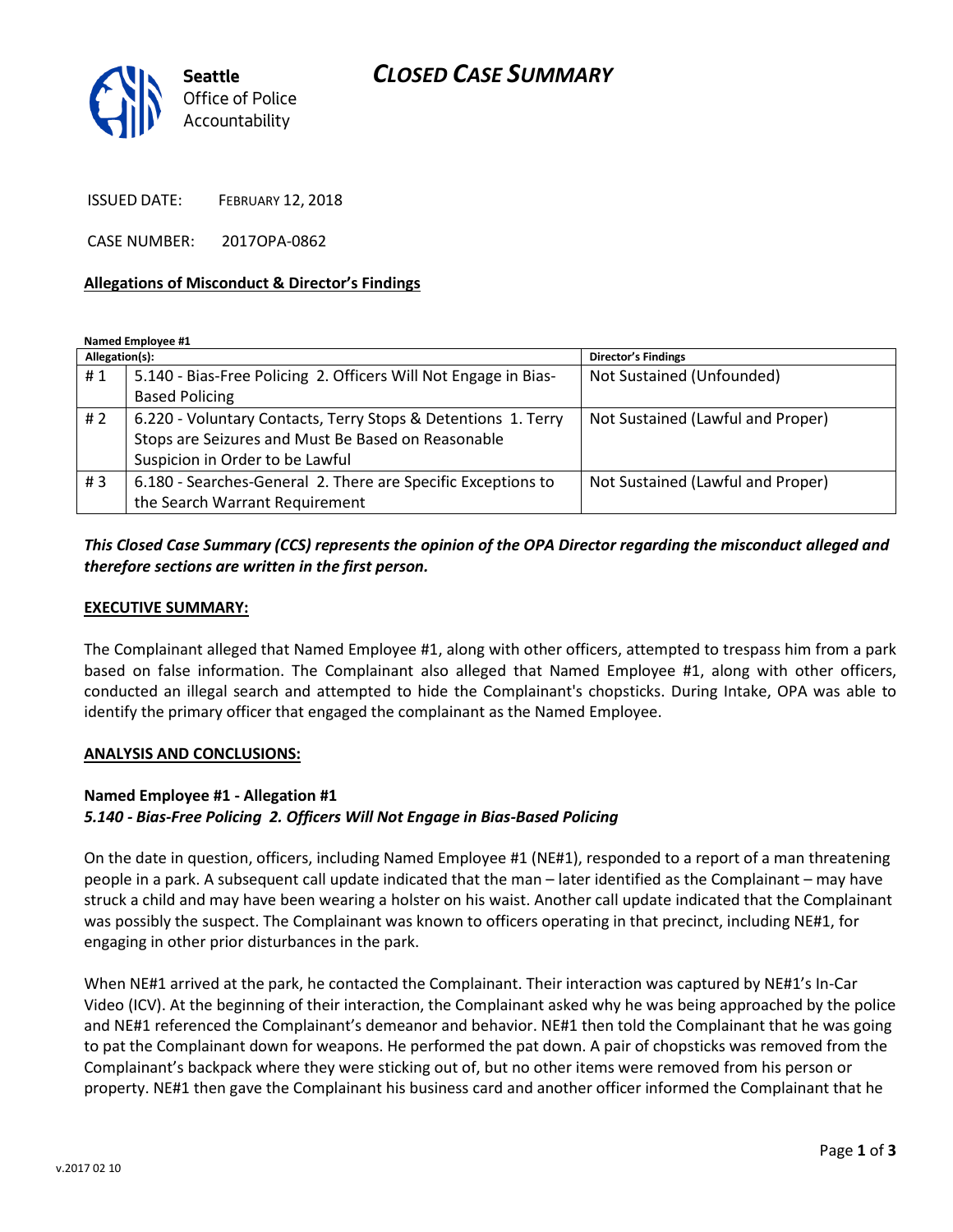

## *CLOSE CASE SUMMARY*

OPA CASE NUMBER: 2017OPA-0862

was being trespassed from the park. The Complainant was returned his chopsticks and then ultimately left the park on his own accord.

SPD policy prohibits biased policing, which it defines as "the different treatment of any person by officers motivated by any characteristic of protected classes under state, federal, and local laws as well other discernible personal characteristics of an individual." (SPD Policy 5.140.) This includes different treatment based on the race of the subject. (*See id*.) The policy provides guidance as to when an allegation of biased policing occurs, explaining that: "an allegation of bias-based policing occurs whenever, from the perspective of a reasonable officer, a subject complains that he or she has received different treatment from an officer because of any discernable personal characteristic…" (*Id.*)

Based on my review of the record, including NE#1's report and articulated prior knowledge, the Complainant's myriad statements, the calls for service, and the ICV, I find no evidence that NE#1 engaged in any bias towards the Complainant. Accordingly, I recommend that this allegation be Not Sustained – Unfounded.

Recommended Finding: **Not Sustained (Unfounded)**

## **Named Employee #1 - Allegation #2** *6.220 - Voluntary Contacts, Terry Stops & Detentions 1. Terry Stops are Seizures and Must Be Based on Reasonable Suspicion in Order to be Lawful*

As explained above, NE#1 responded to the park based on complaints that an individual was threatening parkgoers and may have struck a child. NE#1 was further aware that the Complainant was in the park at that time and had engaged in disruptive behavior in the park in the past. Lastly, NE#1 was informed by a fellow officer that the Complainant may have been the suspect responsible for the calls for service. When NE#1 responded to the park, he noticed the Complainant standing in the playground with children present. When he approached the Complainant, NE#1 was further concerned by NE#1's aggressive demeanor.

Based on these facts, and on the information previously known to NE#1, I find that he had reasonable suspicion to perform a Terry stop on NE#1 at that time to further investigate whether the Complainant had been or was committing a crime. NE#1 noted in the Terry Template that he generated that he could not find a witness to confirm that the Complainant had been harassing people or struck a child and, as such, his reasonable suspicion did not develop into probable cause. Once he determined that he did not have probable cause to arrest the Complainant, the Terry stop was terminated.

Accordingly, I recommend that this allegation be Not Sustained – Lawful and Proper.

Recommended Finding: **Not Sustained (Lawful and Proper)**

### **Named Employee #1 - Allegation #3** *6.180 - Searches-General 2. There are Specific Exceptions to the Search Warrant Requirement*

SPD Policy 6.180 provides that, as a general matter, searches must be performed pursuant to a warrant. There are exceptions to this rule, however, which include a pat-down frisk. A proper pat-down frisk is purposed "to discover